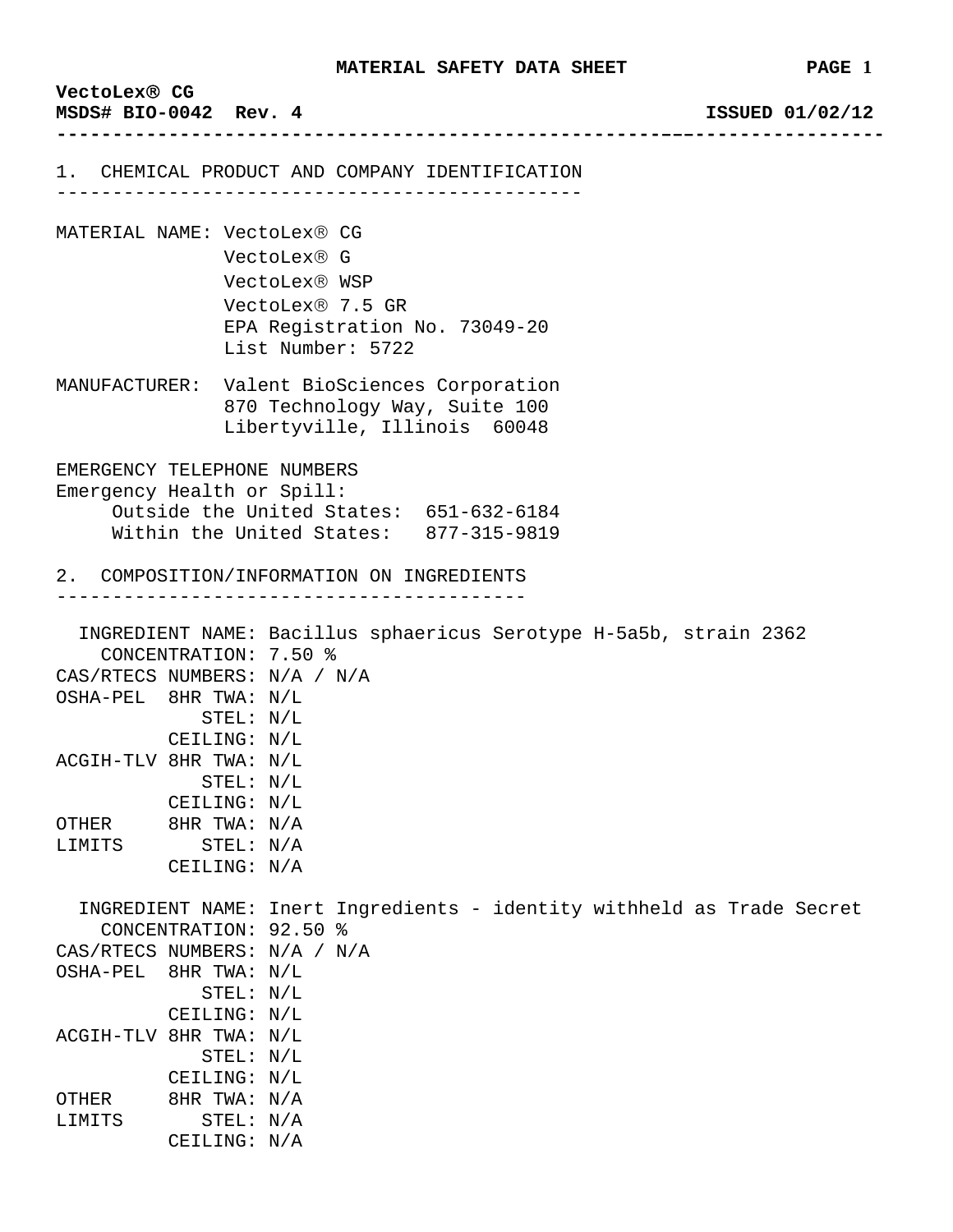**VectoLex**® **CG MSDS# BIO-0042 Rev. 4 ISSUED 01/02/12** 

3. HAZARDS INFORMATION -----------------------

EMERGENCY OVERVIEW: Product is non-toxic by ingestion, skin contact, or inhalation. Direct contact with eyes or skin may cause mild irritation.

**------------------------------------------------------–––-----------------**

ROUTE(S) OF ENTRY: Skin: No Inhalation: No Ingestion: No

SKIN CONTACT: Non-irritant

SKIN SENSITIZATION: Non-sensitizer

EYE CONTACT: Non-irritant

TARGET ORGANS: N/D

- CARCINOGENICITY RATING: NTP: N/L IARC: N/L OSHA: N/L ACGIH: N/L None
- SIGNS AND SYMPTOMS: Direct contact with eyes or skin may cause mild irritation.
- MEDICAL CONDITIONS AGGRAVATED BY EXPOSURE: N/D. Data suggest pre-existing skin or eye lesions.

4. FIRST AID MEASURES ----------------------

- EYES: Remove from source of exposure. Flush with copious amounts of water. If irritation persists or signs of toxicity occur, seek medical attention. Provide symptomatic/supportive care as necessary.
- SKIN: Remove from source of exposure. Flush with copious amounts of water. If irritation persists or signs of toxicity occur, seek medical attention. Provide symptomatic/supportive care as necessary.
- INGESTION: Remove from source of exposure. If signs of toxicity occur, seek medical attention. Provide symptomatic/supportive care as necessary.
- INHALATION: Remove from source of exposure. If signs of toxicity occur, seek medical attention. Provide symptomatic/supportive care as necessary.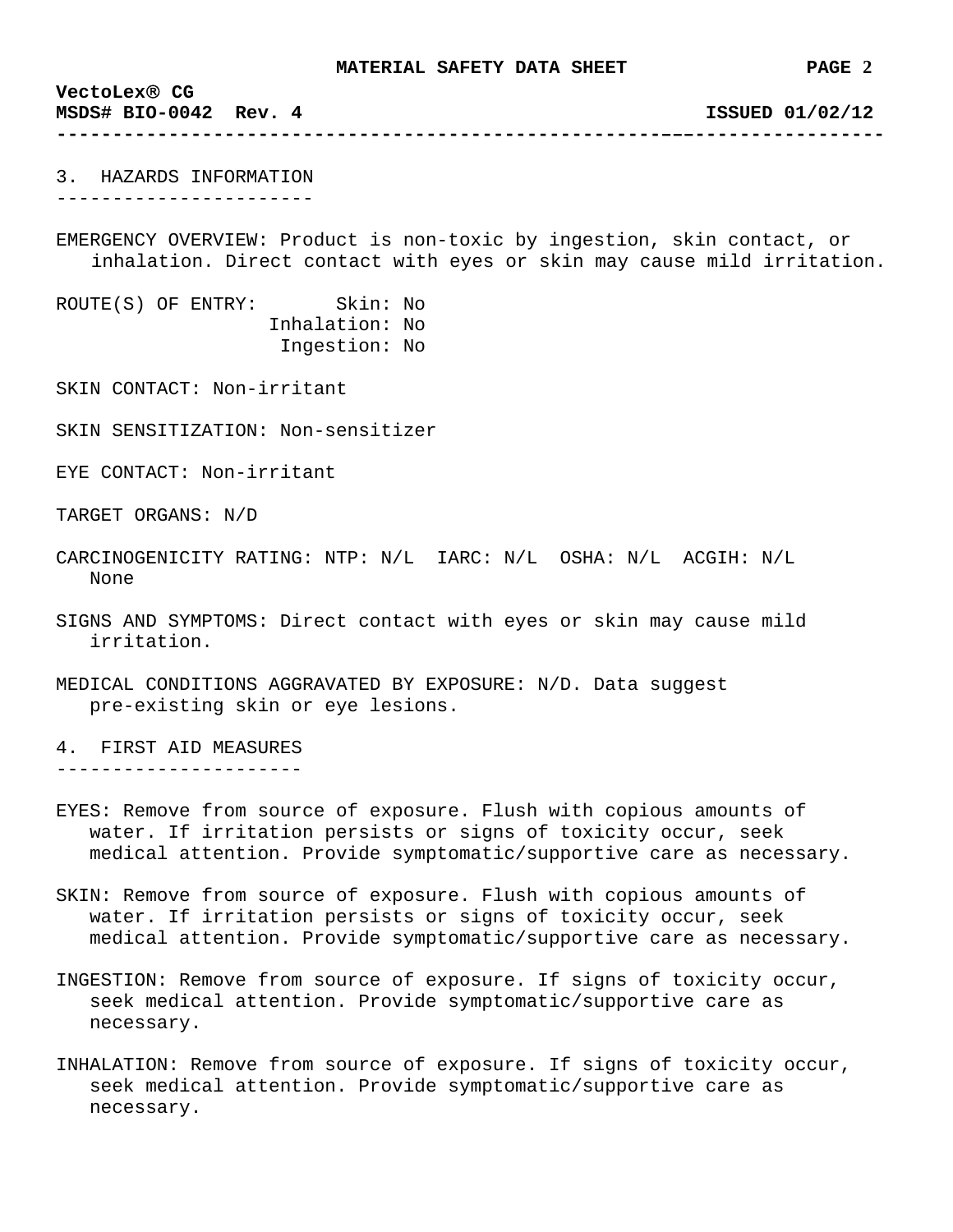**------------------------------------------------------–––-----------------**

## **VectoLex**® **CG**

**MSDS# BIO-0042 Rev. 4 ISSUED 01/02/12** 

5. FIRE FIGHTING PROCEDURES ----------------------------

 FLASH POINT: N/A FLASH POINT METHOD: N/A LOWER EXPLOSIVE LIMIT(%): N/A UPPER EXPLOSIVE LIMIT(%): N/A

AUTOIGNITION TEMPERATURE: N/D

FIRE & EXPLOSION HAZARDS: Non-flammable and no explosive properties.

EXTINGUISHING MEDIA: Use appropriate medium for underlying cause of fire.

FIRE FIGHTING INSTRUCTIONS: Wear protective clothing and self-contained breathing apparatus.

6. ACCIDENTAL RELEASE MEASURES

-------------------------------

SPILL OR RELEASE PROCEDURES: Recover product. Place into appropriate container for disposal. Avoid dust. Ventilate and wash spill area.

7. HANDLING AND STORAGE ------------------------

HANDLING: N/D.

STORAGE: Store in a cool, dry place.

SPECIAL PRECAUTIONS: Wash thoroughly with soap and water after handling.

8. EXPOSURE CONTROLS/PERSONAL PROTECTION

-----------------------------------------

ENGINEERING CONTROLS: Use local exhaust.

RESPIRATORY PROTECTION: Not usually required. However, mixers/loaders and applicators not in enclosed cabs or aircraft must wear a dust/mist respirator meeting NIOSH standards of at least N-95, R-95 or P-95.

SKIN PROTECTION: Impervious gloves, clothing to minimize skin contact.

EYE PROTECTION: Not usually required. If necessary, use safety glasses or goggles.

OTHER PROTECTION: Wash thoroughly with soap and water after handling.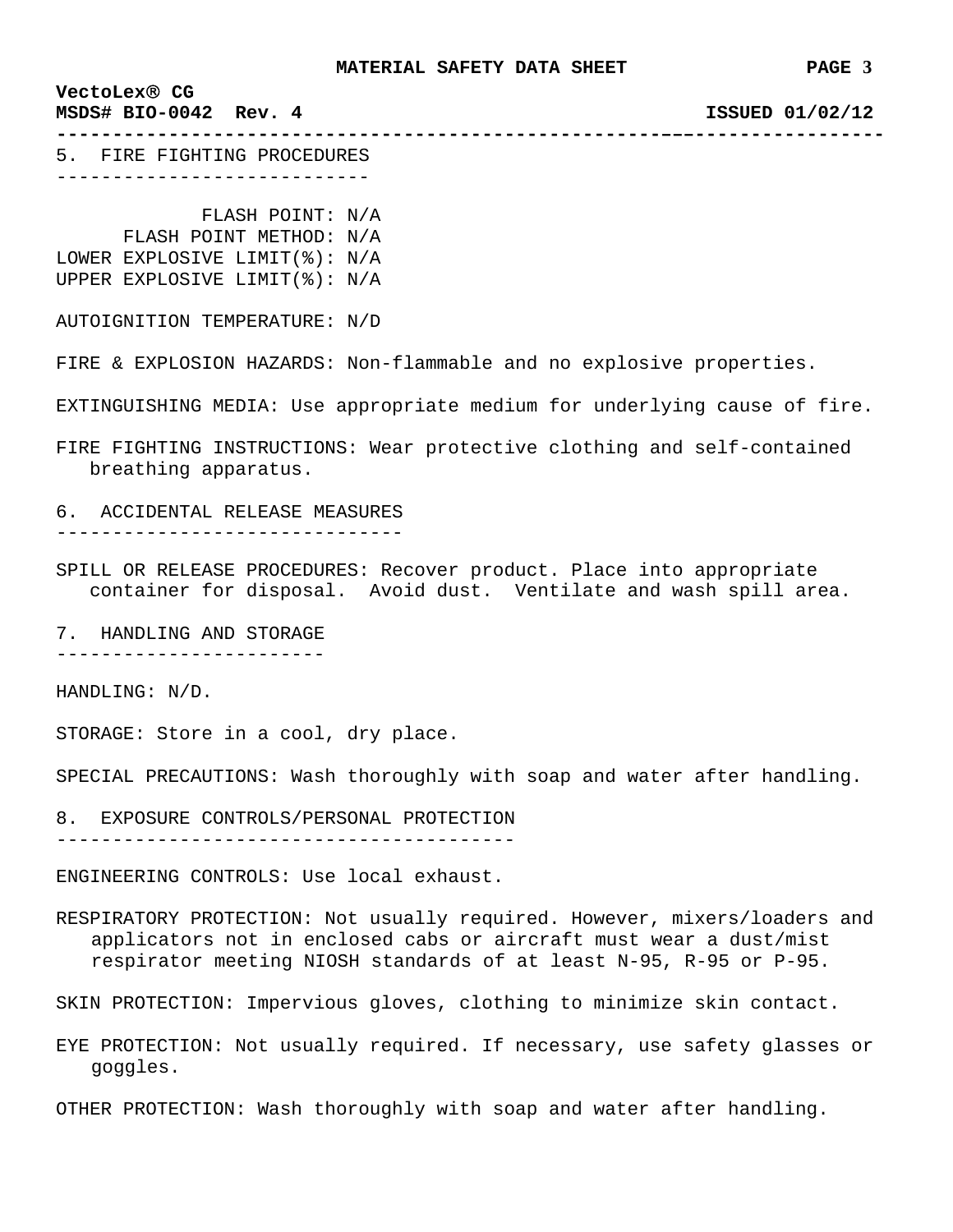**VectoLex**® **CG MSDS# BIO-0042 Rev. 4 ISSUED 01/02/12 ------------------------------------------------------–––-----------------** 9. PHYSICAL AND CHEMICAL PROPERTIES ------------------------------------ APPEARANCE/PHYSICAL STATE: Granules ODOR: Characteristic odor BOILING POINT: N/A MELTING/FREEZING POINT: N/A VAPOR PRESSURE (mm Hg): N/A VAPOR DENSITY (Air=1): N/A EVAPORATION RATE: N/A BULK DENSITY:  $35 \pm 3$  lb/cu.ft. SPECIFIC GRAVITY: N/D SOLUBILITY: Partially suspends/soluble in water pH: N/A VISCOSITY: N/A 10. STABILITY AND REACTIVITY ---------------------------- CHEMICAL STABILITY: Stable. INCOMPATIBILITIES: Alkalinity inactivates product. HAZARDOUS DECOMPOSITION PRODUCTS: N/D. HAZARDOUS POLYMERIZATION: Will not occur. 11. TOXICOLOGICAL INFORMATION ----------------------------- Acute Toxicity ORAL LD50: N/D. LD50 (rat) > 5,000 mg/kg for Technical Powder. DERMAL LD50: N/D. LD50 (rabbit) > 2,000 mg/kg for Technical Powder. INHALATION LC50: N/D. No lethality in rats after a 4-hour exposure at the maximum obtainable inhalation exposure chamber concentration  $(0.09 \text{ mg}/1)$ to VectoLex® Technical Powder. CORROSIVENESS: N/D. Not expected to have any corrosive properties. DERMAL IRRITATION: N/D. Transient, slight to mild irritation noted in a dermal toxicity study with VectoLex® Technical Powder.

OCULAR IRRITATION: N/D. VectoLex® Technical Powder caused mild to moderate eye irritation in tests with rabbits.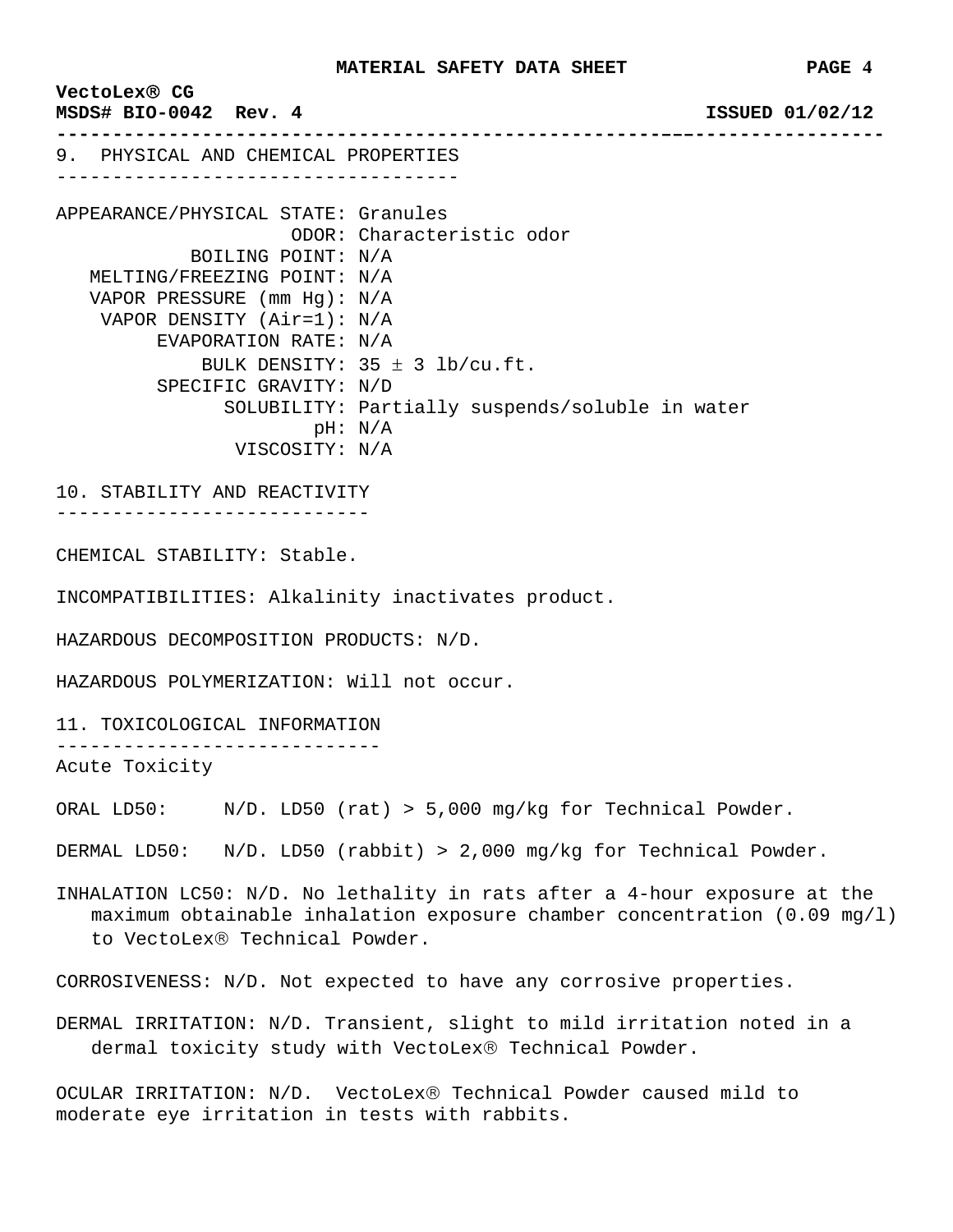**------------------------------------------------------–––-----------------**

## **VectoLex**® **CG**

**MSDS# BIO-0042 Rev. 4 ISSUED 01/02/12** 

11. TOXICOLOGICAL INFORMATION, continued -----------------------------

DERMAL SENSITIZATION: N/D. Results from tests with a similar formulated material were negative.

SPECIAL TARGET ORGAN EFFECTS: N/D

CARCINOGENICITY INFORMATION: N/D. None of the components are classified as carcinogens.

12. ECOLOGICAL INFORMATION

--------------------------

ECOLOGICAL INFORMATION: N/D

13. DISPOSAL CONSIDERATIONS ---------------------------

Do not contaminate potable water, food or feed by storage or disposal. Dispose of product in accordance with federal, state, and local regulations.

WASTE DISPOSAL METHODS:

**Pesticide Disposal**: Wastes resulting from use of this product may be disposed of on site or at an approved waste disposal facility.

**Container Disposal**: Completely empty bag into application equipment. Then dispose of empty bag in a sanitary landfill or by incineration, or, if allowed by State and local authorities, by burning. If burned, stay out of smoke.

For Water Soluble Pouches, dispose of empty outer foil bag in trash.

14. TRANSPORTATION INFORMATION ------------------------------

DOT STATUS: Not Regulated PROPER SHIPPING NAME: N/A HAZARD CLASS: N/A UN NUMBER: N/A PACKING GROUP: N/A REPORTABLE QUANTITY: N/A IATA/ICA0 STATUS: Not Regulated PROPER SHIPPING NAME: N/A HAZARD CLASS: N/A UN NUMBER: N/A PACKING GROUP: N/A REPORTABLE QUANTITY: N/A